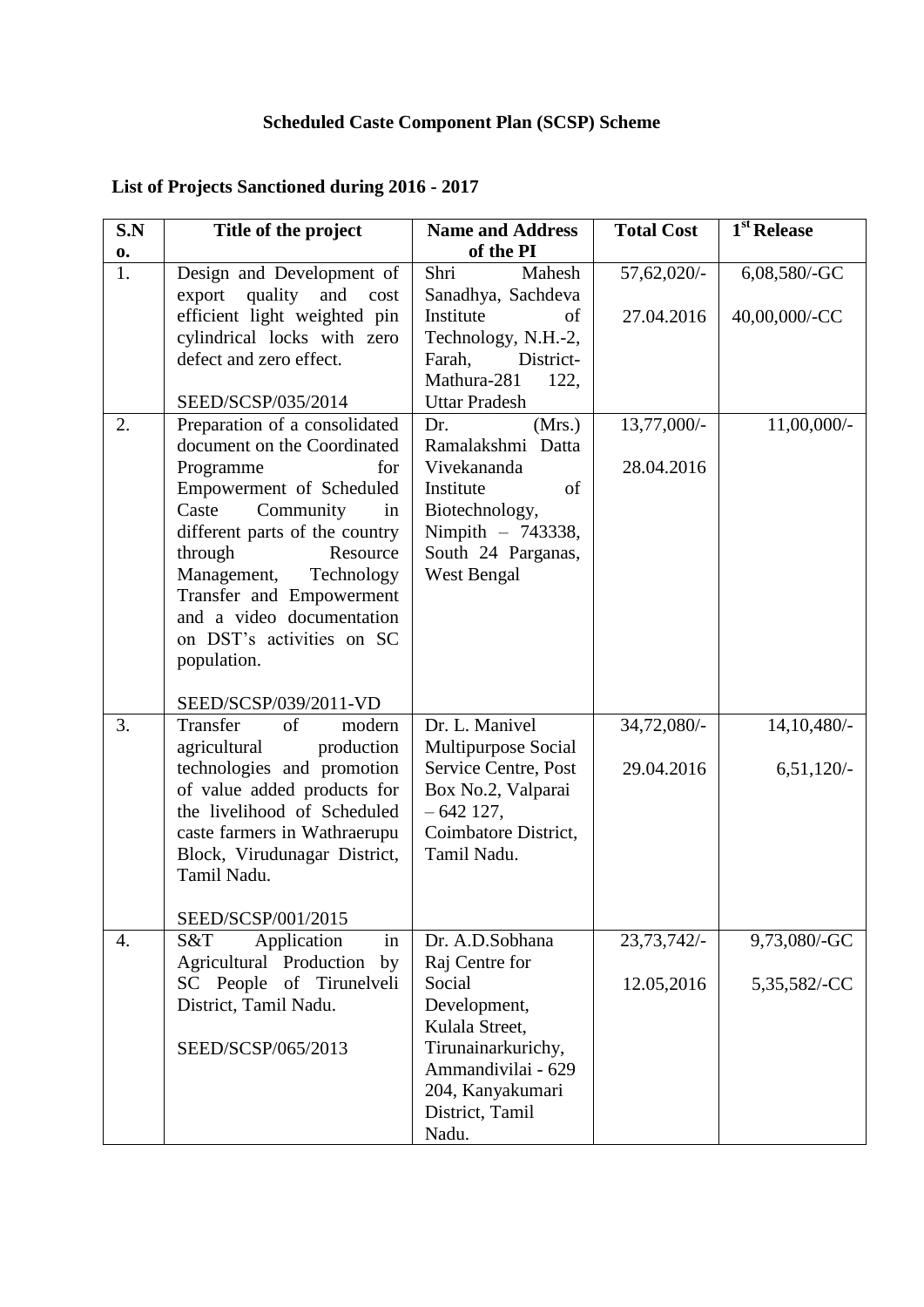| 5. | Acceleration of sustainable    | Dr. P.G. Rajendran             | 27,83,160/-        | 12,40,920/-        |
|----|--------------------------------|--------------------------------|--------------------|--------------------|
|    | farming<br>organic<br>in       | Centre<br>for                  |                    |                    |
|    | Thiruvananthapuram District    | Innovation<br>in               | 03.06.2016         |                    |
|    | establishment<br>through<br>of | Science and Social             |                    |                    |
|    | input units<br>organic<br>and  | (CISSA),<br>Action             |                    |                    |
|    | farmer<br>participatory        | T.C. 15/603, USRA-             |                    |                    |
|    | approach.                      | 153, Udarasiromani             |                    |                    |
|    |                                | Road,                          |                    |                    |
|    | SEED/SCSP/011/2014             | Vellayambalam, Thir            |                    |                    |
|    |                                | uvanathapuram-695              |                    |                    |
|    |                                | 010, Kerala.                   |                    |                    |
| 6. | Nutritional<br>security<br>and | Patra<br>Dr. B.<br>$C_{\cdot}$ | 30,05,740/-        | 9,78,580/-GC       |
|    | livelihood development of      | Professor and Dean             |                    |                    |
|    | Scheduled<br>the<br>Caste      | (Faculty of Science)           | 03.06.2016         | 70,000/-CC         |
|    | population in the<br>West      | Aquaculture                    |                    |                    |
|    | Midnapore District of West     | $\&$                           |                    |                    |
|    |                                | Management                     |                    |                    |
|    | Bengal through freshwater      | Technology,                    |                    |                    |
|    | aquaculture.                   | Vidyasagar                     |                    |                    |
|    |                                | University,                    |                    |                    |
|    | SEED/SCSP/008/2014             | Midnapore<br>721               |                    |                    |
|    |                                | 102, West Bengal.              |                    |                    |
| 7. | Empowering SC community        | Dr.P.Bagavatheeswa             | $25,76,071$ (G)    | $9,17,731$ (G)     |
|    | with<br>appropriate activities | Centre<br>for<br>ran,          |                    |                    |
|    | with S&T intervention in       | social Development,            | $5,20,000$ (C)     | $5,20,000$ (C)     |
|    | Mahendrapuram<br>settlement    | Ammandivili,                   |                    |                    |
|    | of Tirunelveli District of     | Kulala<br>Street,              |                    |                    |
|    | Tamil Nadu"                    | Kanyakumari Dist.,             |                    |                    |
|    |                                | Tamil Nadu-629204              |                    |                    |
|    | SEEDSCSP/012/2016              |                                |                    |                    |
| 8. | Kammaripet SC community        | Mr. Venkata Reddy              | $21,02,000$ (G)    | 6,00,000(G)        |
|    | through the application of     | Gaddam, Pothana                |                    |                    |
|    | science and technology inputs  | Educational Socity H.          | $3,49,550$ - $(C)$ | $2,77,550$ - $(C)$ |
|    |                                | N. 2-5-820, $2^{nd}$ Flore,    |                    |                    |
|    | SEED/SCSP/015/2016             | KLN Reddy Colony,              |                    |                    |
|    |                                | Circuit House Road,            |                    |                    |
|    |                                | Hanamakonda,                   |                    |                    |
|    |                                | Warangal-506001,               |                    |                    |
|    |                                | Telangana.                     |                    |                    |
| 9. | Technology based               | Shri A.Adinarayana             | 25,72,725(G)       | 835,435(G)         |
|    | Empowerment of poor Kulabir    | Rao, Rashtriya Seva            |                    |                    |
|    | <b>SC families of Nandapur</b> | Samithi (RASS),                | 2,84,380(C)        | 2,84,380(C)        |
|    | block of Koraput District of   | Distt. Koraput, Odisha         |                    |                    |
|    | Odisha"                        |                                |                    |                    |
| 10 | Co- ordination of NGO          | under the Guidance             | 42,12,000          | 12,42,000          |
|    | projects (AICP) on             | of Dr. Reghu Rama              |                    |                    |
|    | Development of scheduled       | Das,                           |                    |                    |
|    | Caste Communities in southern  | Mitraniketen, Mitran           |                    |                    |
|    | states through resource        | iketen-PO, Vellenad,           |                    |                    |
|    | management, technology         | Thiruvanandapuram,             |                    |                    |
|    | transfer and empowerment.      | Kerala-695543                  |                    |                    |